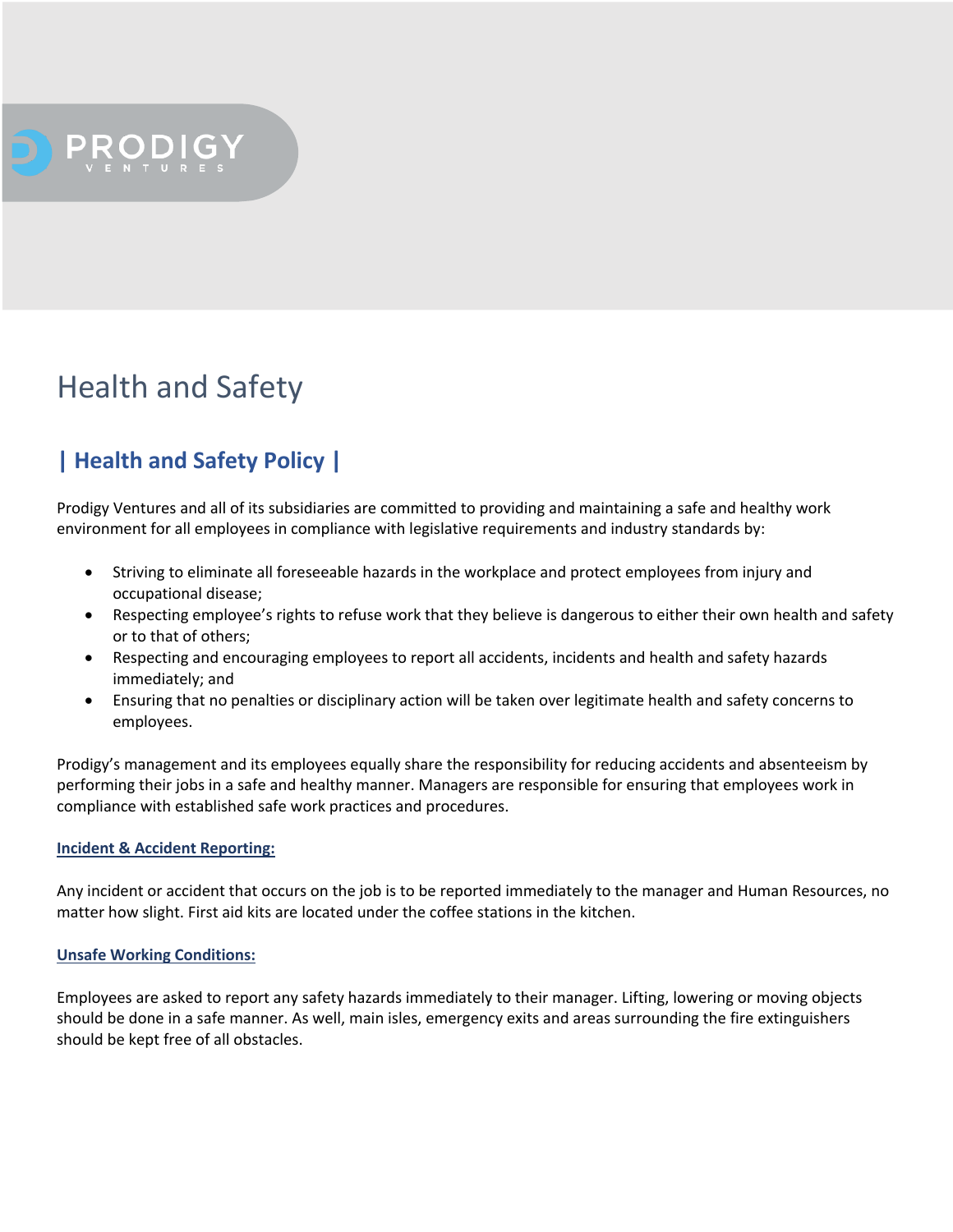# PRODIGY

## **| Influenza and Pandemic Safety Measures Policy |**

Prodigy is committed to the health and overall wellbeing of our team members. Part of our commitment to you is that we will take necessary precautions to limit any work-based exposure to pandemic viruses, as well as provide the necessary support to team members impacted by any such illness.

#### **Preventative Measures**

Every team member should take the following preventative measures to help reduce the transmission of influenza and/or other pandemic viruses:

- Wash hands often with soap for at least 20 seconds and use alcohol-based hand sanitizer frequently.
- Cough or sneeze into your arm. If you use tissues, please dispose of them immediately and wash your hands.
- Get immunized. More information regarding available vaccines is available from Heath Canada and the Centers for Disease Control.
- You should make every effort to keep your workspace clean.
- If you feel ill or get sick, please stay home and limit social interactions.
- See a health professional if you experience flu-like symptoms.

#### **Exhibiting Symptoms of Coronavirus (COVID-19) or Other Pandemic Virus**

Team members who have influenza like illness are strongly encouraged not to come to work and should remain home until they are free of fever (100° F [37.8°C]) for at least 24 hours, or signs of a fever without the use of fever-reducing medications. If you are working on site at a client, you are required to follow client site policies regarding influenza and pandemic safety measures, as directed by your client site manager.

#### **Contact both your Prodigy and Client Site managers to advise them of the situation.**

Many people with influenza illness will continue shedding the influenza virus 24 hours after their fevers go away, but at lower levels than during their fever. Therefore, when team members who have had influenza-like illness return to work they should continue to practice good respiratory etiquette and hand hygiene as outlined under the Preventative Measures section. Because some people may shed influenza virus before they feel ill, and because some people with influenza will not have a fever, it is important that all people cover their cough and wash hands often.

#### **Business Travel**

Do not travel if you are ill or exhibiting flu like symptoms. Updates regarding travel bans can be found on the government website for travel and tourism.

If the influenza and/or pandemic severity increases, travelers should be prepared for travel delays, health screenings, and other activities targeted towards travelers.

If the severity of the outbreak worldwide increases in the fall or winter, public health officials may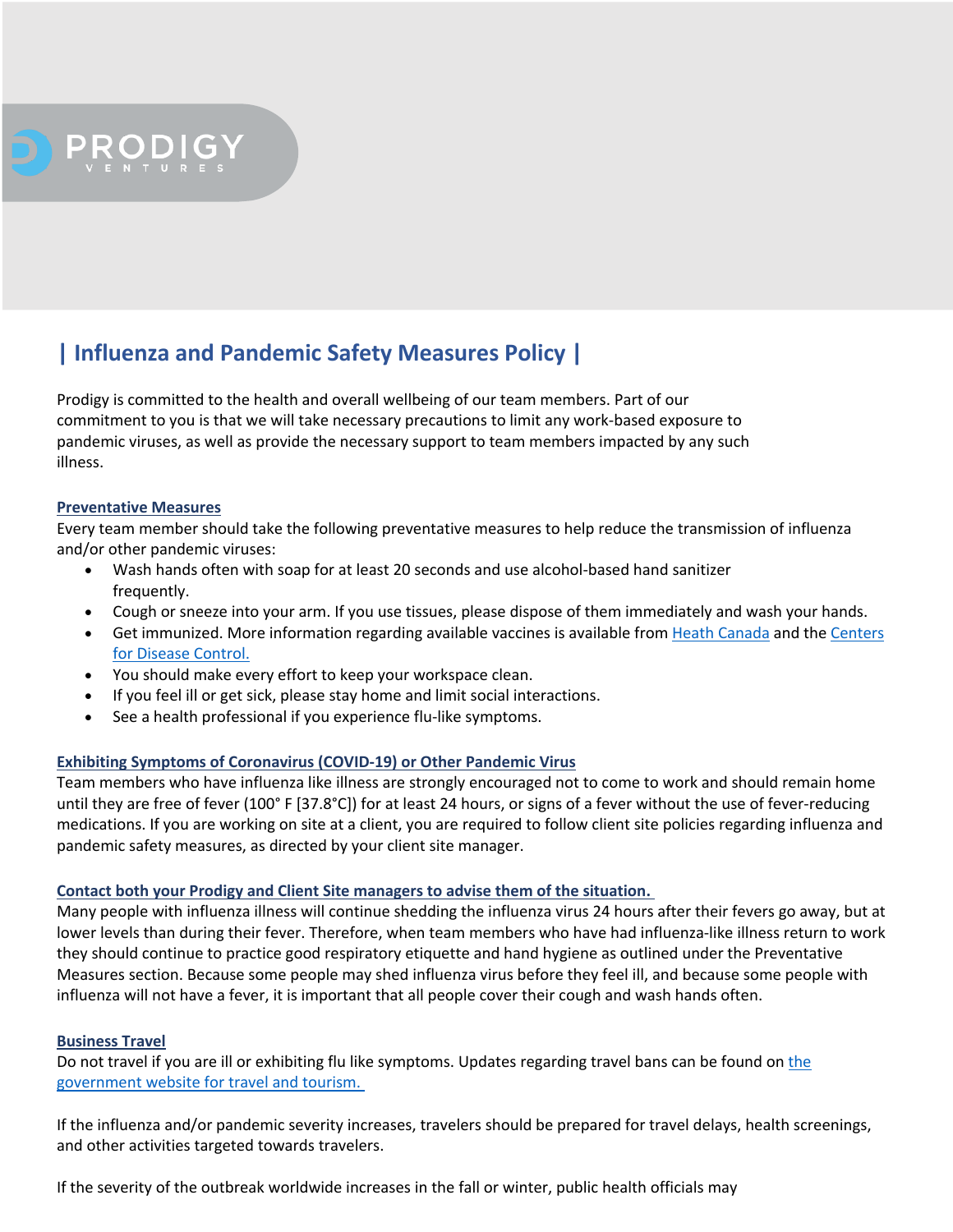

recommend social distancing strategies, which include canceling non-essential travel and travel restrictions may be enacted by some countries which may limit the ability of team members to return home if they become ill while travelling. If such conditions develop, the Company may cancel all non-essential travel.

## **| Disconnecting From Work Policy |**

Prodigy Ventures values the health and well-being of employees. Disconnecting from work at appropriate times is vital for a person's well-being and sustaining a healthy work-life balance. Disconnecting at appropriate times also enables employees to work more productively during their actual working hours and reduces the likelihood of employee burnout.

This Disconnecting from Work Policy (the "Policy") supports each employee in disconnecting from work outside of their normal working hours, subject to reasonable exceptions.

This Policy will be governed by and interpreted in accordance with all applicable legislation, including (but not limited to) Ontario's Employment Standards Act, 2000 (the "ESA") and Occupational Health and Safety Act.

The purpose of this Policy is to demonstrate the Company's support for employees to disconnect from work when appropriate to assist in achieving a healthy work-life balance, regardless of whether employees are working in the workplace, remotely or in a flexible working arrangement.

Due to the evolving nature of the Company's business, the Company may amend this Policy as it deems appropriate.

#### **Disconnecting from Work**

"Disconnecting from work" under this Policy means not engaging in work or work-related communications, including emails, telephone calls, video calls or sending or reviewing other messages such that employees are free from working outside of their normal working hours in accordance with the ESA and this Policy, including the exceptions detailed below.

#### **Employer, Management and Employee Obligations**

The Company, its management and employees must work together to ensure that everyone is able to disconnect from work outside of normal working hours in accordance with this Policy.

#### 1. Employer Obligations

- i. To provide new employees with a copy of this Policy within 30 days of the employee's start date
- ii. To review and amend this Policy as often as may be required
- iii. To provide existing employees with a copy of any amended versions of the Policy within 30 days of the amendment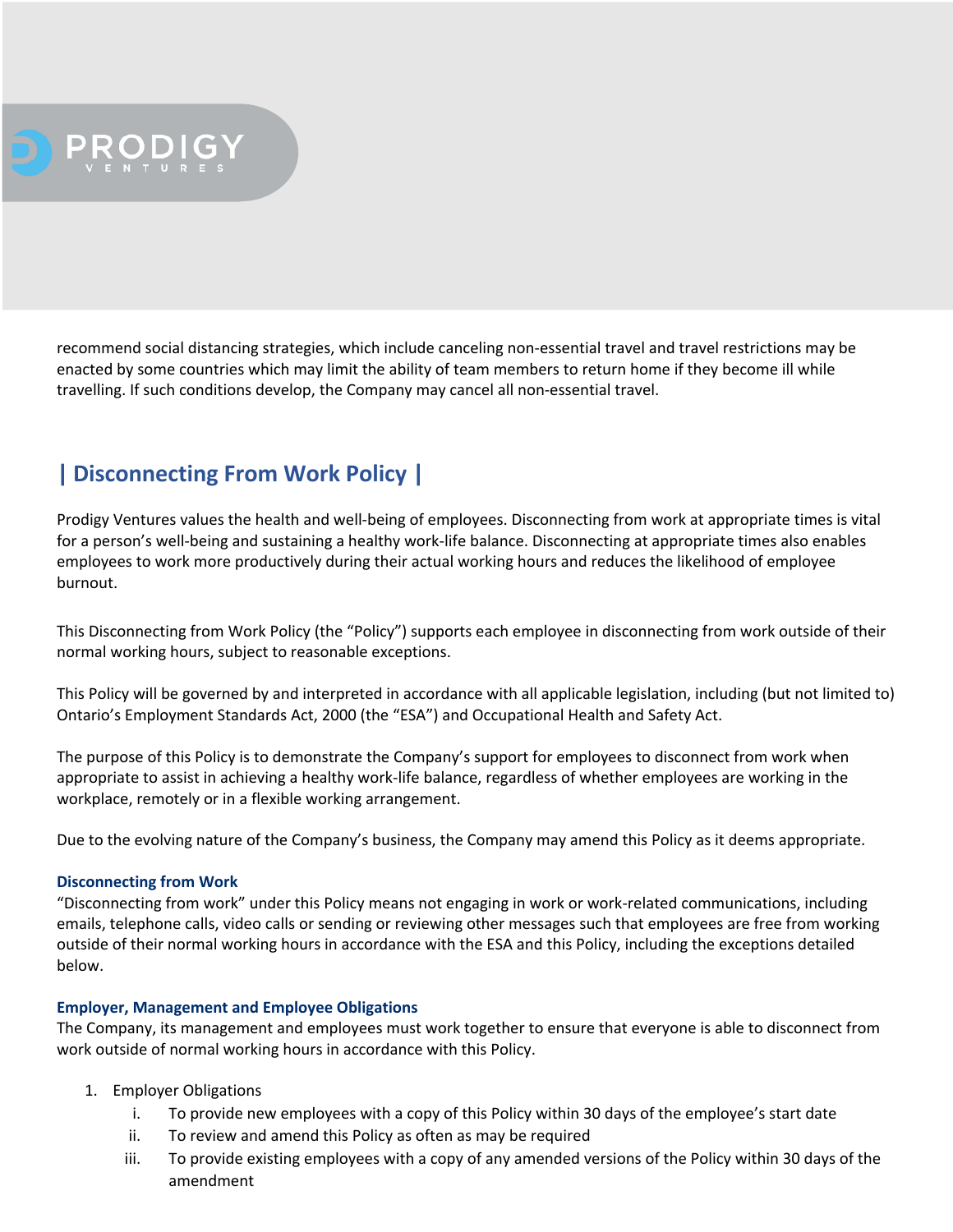- iv. To provide employees with information regarding their normal hours of work given the nature of their work and any other information required to assist employees with complying with this Policy
	- v. To take all reasonable steps to ensure that management and employees are able to disconnect from the workplace at appropriate times as detailed in this Policy; and
- vi. To refrain from penalizing or taking any other reprisal action against employees who have questions regarding this Policy or request compliance with it. Legitimate employer direction and/or corrective action towards employees is not considered "reprisal action".
- 2. Management Obligations

PRODIGY

- i. To take all reasonable steps to ensure that the employees under their management are able to disconnect from work outside of their normal hours of work in accordance with this Policy
- ii. To try to resolve any employee concerns about this Policy
- iii. To advise employees of the limited instances in which they may be expected to perform work outside of their normal hours of work; and
- iv. To refrain from penalizing or taking any other reprisal action against employees who have questions regarding this Policy or request compliance with it. Legitimate management direction and/or corrective action towards employees is not considered "reprisal action".
- 3. Employee Obligations
	- i. Take all reasonable steps to ensure that they effectively manage their work and work-related communications during their normal working hours
	- ii. To fully cooperate with any time recording methods which the Company uses to track hours of work
	- iii. To take all reasonable steps to ensure that their colleagues are able to disconnect from work in accordance with this Policy; and
	- iv. To notify their manager if they feel undue pressure to work or respond to work-related communications outside of their normal working hours, or if they are otherwise unable to comply with this Policy.

### **Working Hours**

While normal working hours for Prodigy head office is 8:30am to 4:30pm Monday through Friday (excluding statutory holidays), employee working hours will vary within the Company, with each employee's hours of work defined by past practice, their employment contract and/or by agreement with their manager. If you have any questions regarding your normal hours of work, please consult with your manager.

It is generally expected that all employees are able to complete their work, including reviewing and responding to any work-related communications, during their normal hours of work. The Company has no expectation that employees engage in work or work-related communications outside of their normal hours of work, subject to the exceptions detailed below.

If you are regularly unable to complete your work or attend to work-related communications within your normal hours of work, please notify your manager.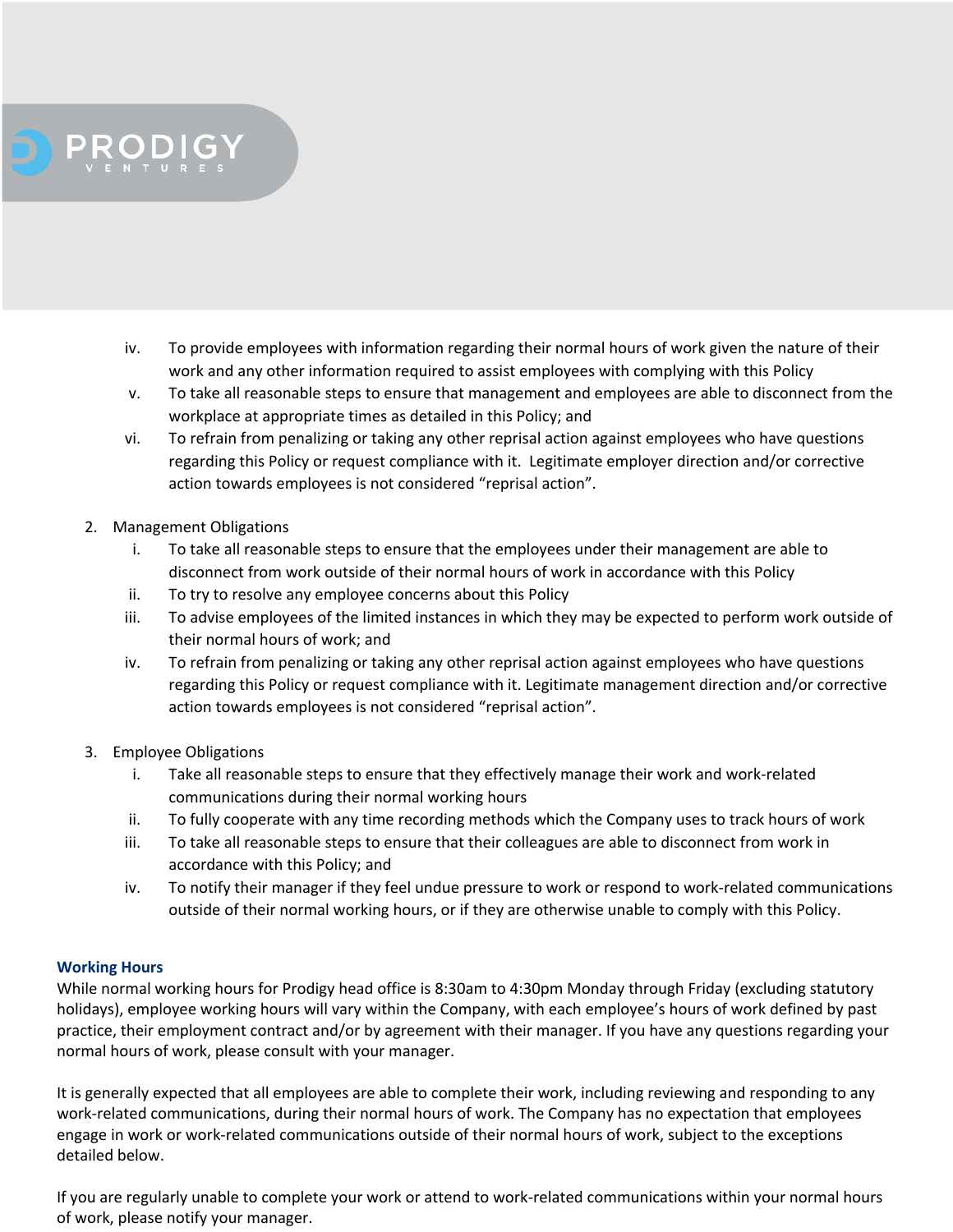# PRODIGY

#### **Exceptions**

There are situations when it is necessary for employees to perform work or communicate with colleagues outside of their normal hours of work, including, but not limited to the following:

- Where an emergency or exigent circumstances arise, with or without notice
- To assist or fill in at short notice for a colleague
- Where the nature of the employee's duties requires work and/or work-related communications outside of their normal hours of work
- Unforeseeable business or operational reasons
- An employee's request or agreement to work certain hours or have flexible working hours; and
- Other unusual circumstances as your manager may advise or which are inherent to your position.

#### **Meetings, Calls, and Work-Related Communications**

Employees should make all reasonable efforts to book meetings and calls during the attendees' normal hours of work, subject to the exceptions detailed above. Similarly, employees should only review and send work-related communications during their normal working hours, subject to the exceptions detailed above.

Some employees' hours of work may differ within the Company. As a result, certain employees may attend to workrelated communications outside of other employees' normal hours of work. Where this is the case, the sender should consider the timing of their communications and understand that the recipient will not be expected to respond until their return to work at the earliest. The sender should also consider all appropriate safeguards on other employees' normal hours of work, including but not limited to the following:

- Using the "Schedule Send" function for e-mail messages in Gmail or "Delay Delivery" in Microsoft Outlook, so that their message is sent during regular working hours; and
- Including a line in their e-mail signature as follows: "*I am sending you this email now because it is convenient for me. I do not expect you to respond to it outside of your normal hours of work."*

#### **Automatic Replies**

Employees are required to activate an automatic e-mail response whenever taking vacation or a leave from work. The automatic response should be sent automatically in response to all e-mail communications and advise the sender that the recipient is absent from work. The response should include the start and end date of the recipient's absence and provide an alternative contact's information. The automatic response should be active for at least the duration of the employee's absence from work.

#### **Handheld and Remote Work Devices**

Many employees used handheld devices, such as a mobile phone, laptop, tablet or other device to assist with working. Possession of these devices does not mean that an employee is expected to make themselves available for work or work-related communications outside of their normal working hours.